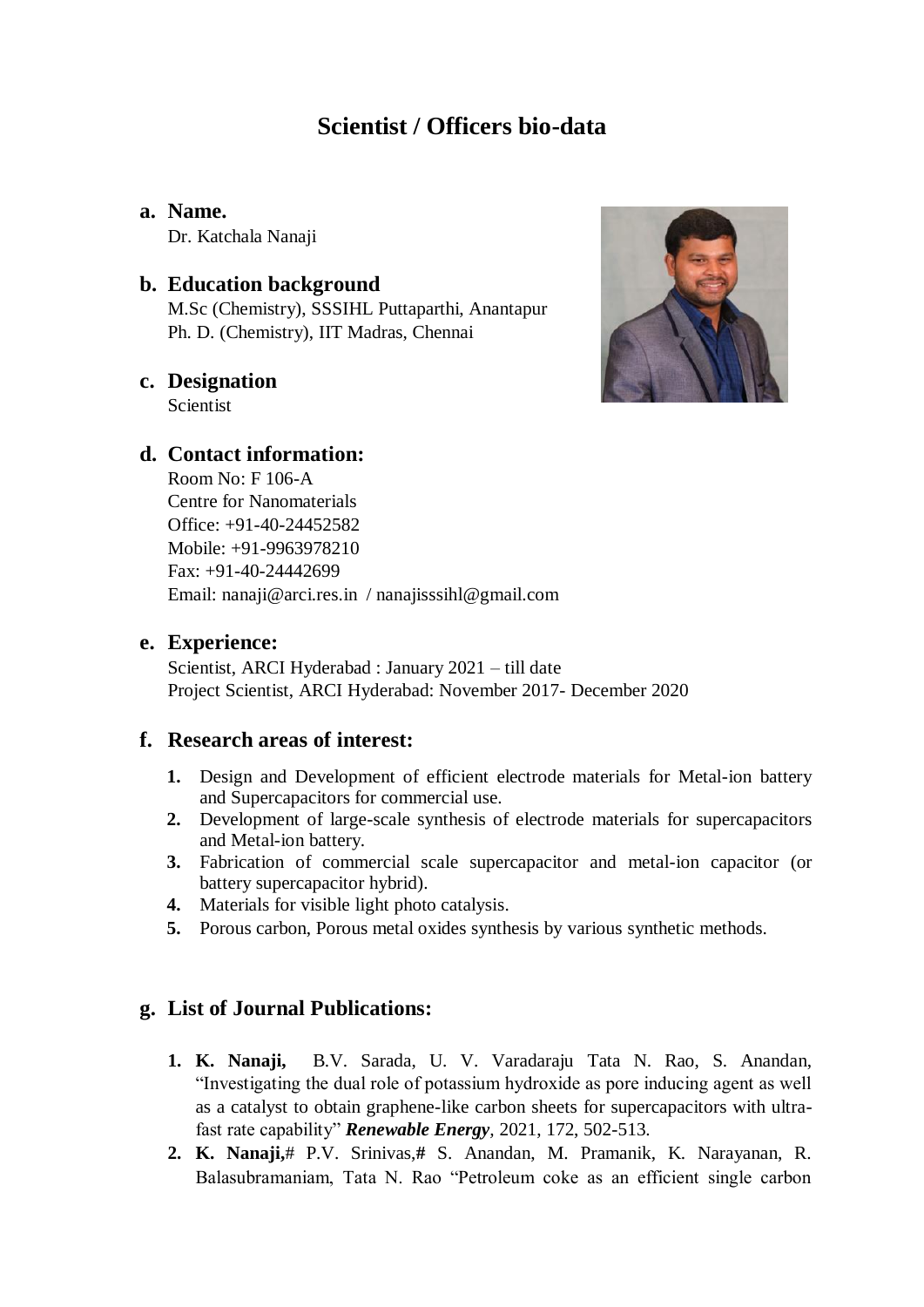source for high energy and high power Lithium-ion capacitors" *ACS Applied Energy Materials,* 2021, 35, 9010-9016. (# Equal Author Contribution).

- **3. K. Nanaji,** Tata N. Rao, Varadaraju U.V, S. Anandan, "Novel graphitic porous carbon nanosheets from jute stick as anode material for lithium-ion battery with superior electrochemical properties" *International Journal of Energy Research*  2020, *44,* 2289-2297.
- **4. K. Nanaji,** Varadaraju U.V, Tata N. Rao, S. Anandan "Robust, Environmentally Benign Synthesis of Nanoporous Graphene Sheets from Bio-waste for Ultrafast Supercapacitor Application", *ACS Sustainable Chemistry & Engineering,* 2019, *7,* 2516-2529.
- **5. K. Nanaji**, Hari Mohan. E, Sarada V. B, Varadaraju U.V, N. Rao Tata, Anandan. S, *"*One step synthesized hierarchical spherical porous carbon as an efficient electrode material for lithium ion battery", *Materials Letters,* 2019, *237,* 156-160.
- **6. K. Nanaji,** Varadaraju U.V, Tata N. Rao, S. Anandan "Pore size engineered three dimensional ordered mesoporous carbons with improved electrochemical performance for supercapacitor and lithium ion battery applications" *Chemistry Select* 2019, *4*, 10104 -10112.
- **7. K. Nanaji,** R. K. Siri Kiran, Tata N. Rao, S. Anandan, "Energy Level Matching for Efficient Charge Transfer in Ag Doped-Ag Modified TiO<sub>2</sub> for Enhanced Visible Light Photocatalytic Activity" *Journal of Alloys and Compounds,* 2019, *794,* 662-671.
- **8. K. Nanaji**, A. Jyothirmayi, U.V. Varadaraju, T. N. Rao, S. Anandan, "Facile synthesis of mesoporous carbon from furfuryl alcohol-butanol system by EISA process for supercapacitors with enhanced rate capability", *Journal of Alloys and Compounds*, 2017, *723,* 488-497.
- **9.** E. Hari Mohan, **K. Nanaji**, S. Anandan, S.V. Bulusu, B.V. Appa Rao, T.N. Rao, "One-step Induced Porous Graphitic Carbon Sheets as Supercapacitor Electrode Material with Improved Rate Capability", *Materials Letters,* 2019, *236,* 205-209.
- **10.** T. Mitravinda, **K.Nanaji** , S. Anandan, A. Jyothirmayi, Ch. Sai Kiran, Tata N Rao, Chandra Sharma, "Facile synthesis of corn silk derived nanoporous carbon for an improved supercapacitor performance", *Journal of The Electrochemical Society,* 2018*, 165 (14),* A3369-A3379.
- **11.** S. Ghosh, R. Santhosh, S. Jeniffer, V. Raghavan, **K. Nanaji**, P. Kollu, S K Jeong and A Grace, "Natural biomass derived hard carbon and activated carbons as electrochemical supercapacitor electrodes" *Scientific Reports,* 2019, *9,* 16315.
- **12.** Usha Rani, **K. Nanaji,** Tata N. Rao, A. S. Deshpande, "Corn husk derived activated carbon with enhanced electrochemical performance for high-voltage supercapacitors" *Journal of Power Sources* 2020, 471, 228387.
- **13.** P. Samhita, **K. Nanaji**, M. Sreekanth, Tata N. Rao, S. K. Martha, B. V. Sarada "Cost-effective Synthesis of Electrodeposited NiCo<sub>2</sub>O<sub>4</sub> Nanosheets with Induced Oxygen Vacancies : A Highly Efficient Electrode Material for Hybrid Supercapacitors" *Batteries & Supercaps,* 2020, 3, 1209-1219.
- **14.** M. Vijayakumar, A. Bharathisankar, D. S. Rohita, **K. Nanaji,** Tata N. Rao, M. Karthik, "Achieving High Voltage and Excellent Rate Capability Supercapacitor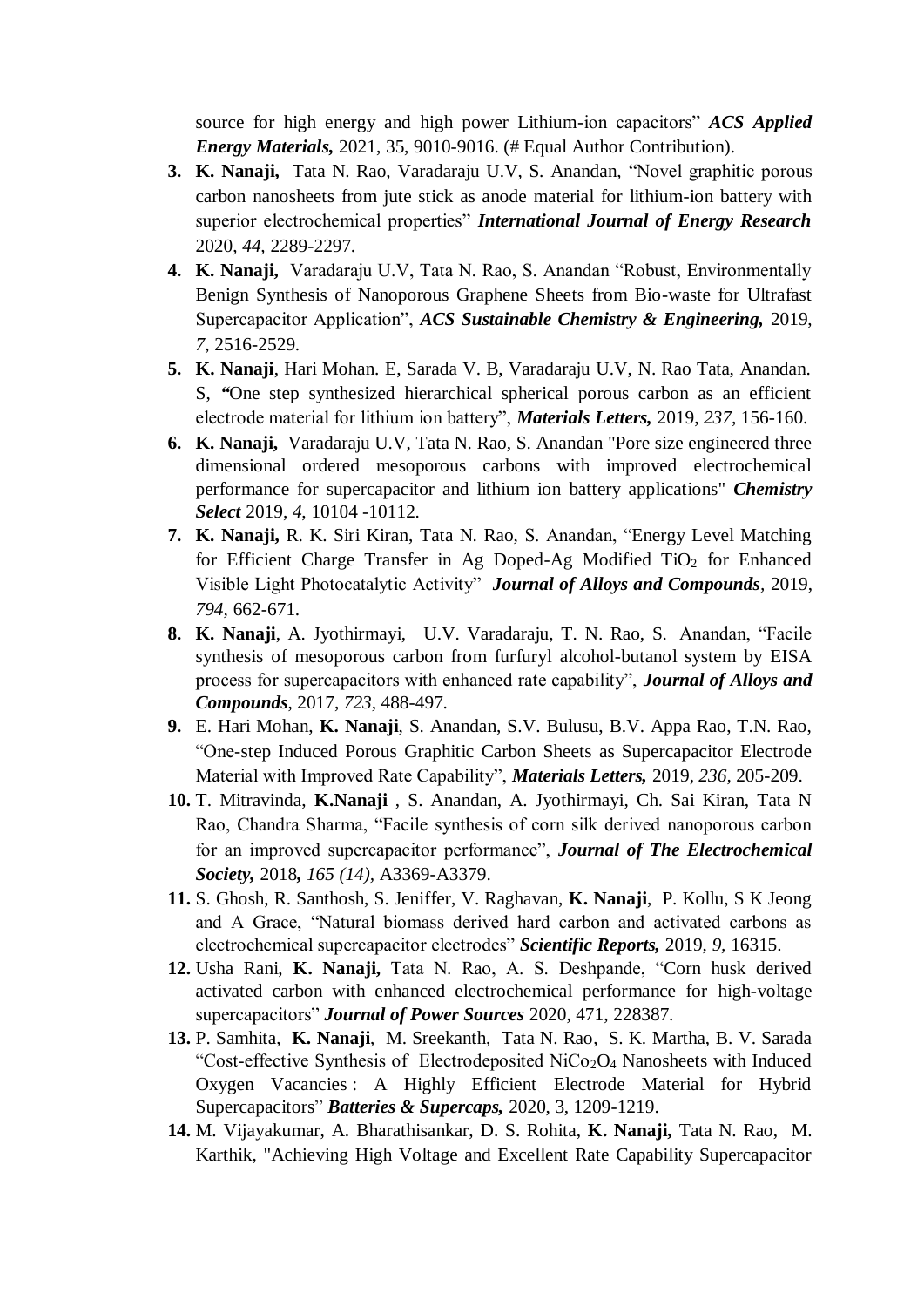Electrodes Derived from Bio-renewable and sustainable Resource" *ChemistrySelect,* 2020, 5, 8759-8772.

- **15.** E. Hari Mohan, **K. Nanaji**, S. Anandan, B.V. Appa Rao, Tata N. Rao "Porous Graphitic Carbon Sheets with High Sulfur Loading and Dual Confinement of Polysulfide Species for Enhanced Performance of Li-S Batteries" *Journal of Materials Science,* 2020, 55, 16659-16673.
- **16.** E. Hari Mohan #, **K. Nanaji** #, S. Anandan, B.V. Appa Rao, Tata N. Rao "A Facile One-Step Synthesis of Bio-inspired Porous Graphitic Carbon Sheets for Improved Lithium-Sulfur Battery Performance", *International Journal of Energy Research* 2021 (# Equal Author Contribution ; Under Revision).
- **17.** S. Praveen Kumar, B. Rekha Madhuri, **K. Nanaji,** S. Anandan, Tata Narasinga Rao, Ramkrishna Sahoo "Cost Effective Strategy towards the Development of C/SnO<sup>2</sup> Composite for Li/Na-ion Battery" Sustainable Energy & Fuels, 2021 (Under Review)

# **h. List of Patents:**

- **1. K. Nanaji**, V. Pavan Srinivas, S. Anandan, T. Narasinga Rao, K. Narayanan, B. Ramachandra Rao and M. Pramanik "Method of producing nanoporous graphene sheet-like structured high and low surface area carbon sheets from petroleum coke" *(Patent number: No.***202011007399** *dt. 20/2/2020).*
- **2. K. Nanaji**, S. Anandan, Tata N. Rao**,** Method of producing graphene like structured nanoporous carbon material from Jute stick based bio-waste for Energy Storage applications and the product Thereof, Indian Patent **Application No. E-2/276//2018/DEL** *dt. 16/2/2018).*

# **i. Book Chapters:**

- **1. K. Nanaji,** M. Vijayakumar, A. Bharathisankar and M. Karthik, "Highly Functionalized Nanostructured Titanium Oxide-Based Photocatalysts for Direct Photocatalytic Decomposition of NOx/VOCs" has been accepted to publish in the Springer Series book entitled '*Nanostructured Materials for Environmental application'*
- **2. K.Nanaji,** UV Vardaraju, Tata N Rao and S. Anandan, "Synthesis and application of porous carbon based electrode materials for supercapacitors" has been submitted for Springer Series Book on Materials for Electrochemical energy storage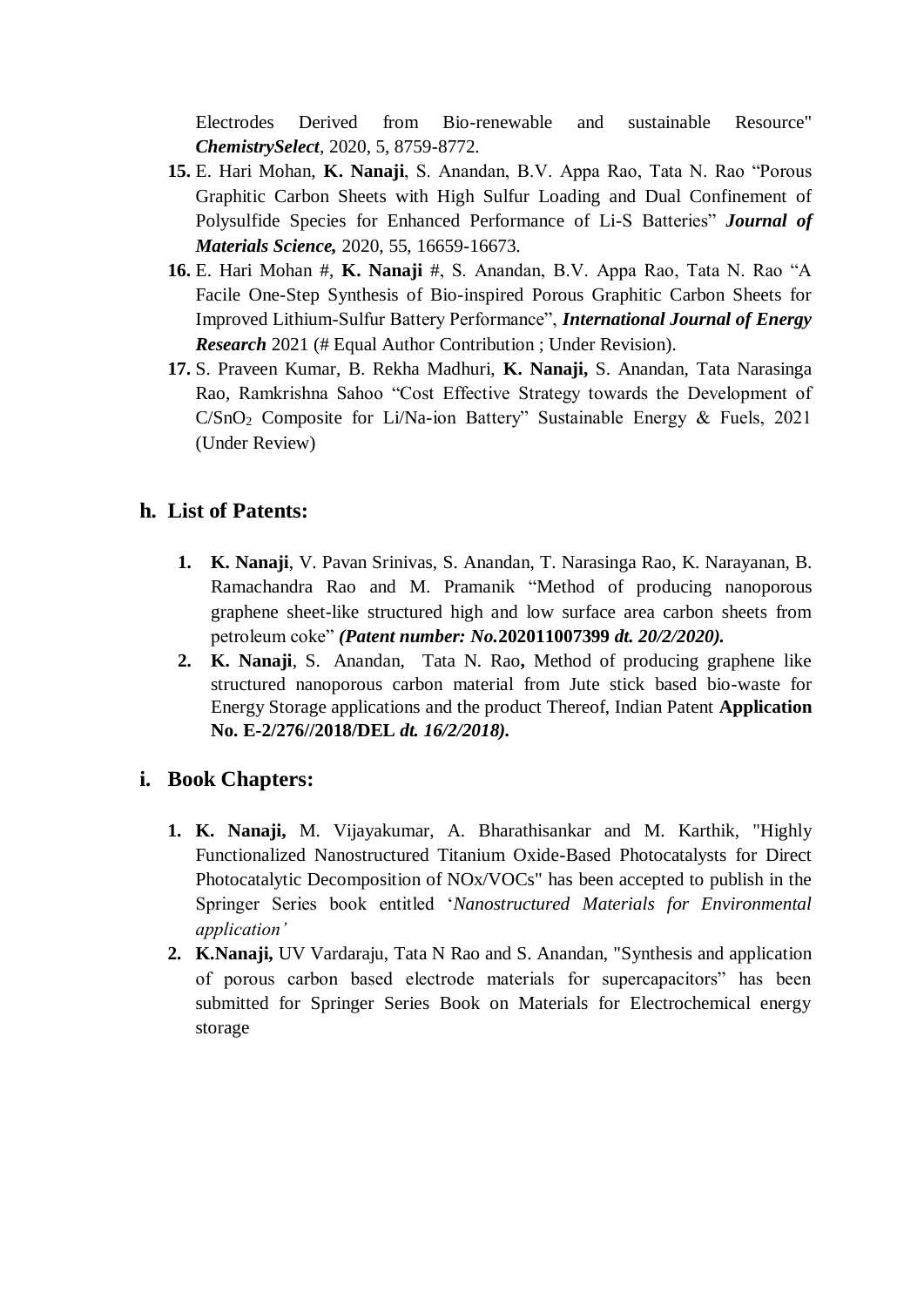## **j. Awards and Honours:**

- **1.** Awarded **Prof Werner Prize for the best Ph. D thesis** in Chemistry for the year 2020 during the  $57<sup>th</sup>$  convocation of IIT Madras.
- **2.** Selected with **Institute Research Award** for the year 2019-2020 for the Excellence in research work by IIT Madras
- **3.** Recipient of prestigious **Young Scientist award in Chemistry** for the year 2019 from Dr. K.V. Rao Scientific Society, Hyderabad, India
- **4.** Qualified in a global competition among young scientists worldwide to participate in the **70th Lindau Nobel Laureates Meeting at Lindau, Germany**, June 28-July 3 rd, 2020
- **5.** Recipient of **DST-DFG award** from Government of India to attend the Lindau Nobel Laureates Meeting 2020
- **6.** Recipient of Travel grant from STRC-Department of Science and Technology, Govt. of India to attend and give a presentation in the  $235<sup>th</sup> ECS$  Meeting at Dallas, USA, May 26-30, 2019.
- **7.** Award for **best poster presentation** at "Battery Technologies & Electric Mobility" conference, organized by HP Green R & D Centre, Bangalore, March 8-9, 2018.
- **8.** Award for **best oral presentation** at "National Conference on Carbon Materials 2015" conference, organized by NPL Delhi & Indian Carbon Society at New Delhi, November 28, 2015.
- **9.** Awarded **Senior Research Fellowship** from Dept. of Science and Technology, Govt. of India
- **10.** Qualified in All India Graduate Aptitude Test in Engineering **(GATE),** Gov. of India, 2014
- **11.** Central sector scheme of scholarship for a period of 5 years (UG & PG) from ministry of Science and Technology, Govt. of India

## **k. Presentation delivered in National/International Conferences:**

- **1. K. Nanaji,** U. V. Varadaraju, T. N. Rao, S. Anandan, "Carbon materials and the correlation of structural and electrochemical properties" at India International Science Festival 2020 (IISF 2020), India, December 22-25, 2020.
- **2. K. Nanaji,** U. V. Varadaraju, T. N. Rao, S. Anandan, "Graphene like porous carbon sheets derived from hibiscus cannabinus as a versatile electrochemical energy storage material" in 235<sup>th</sup> ECS Meeting at Dallas, USA, May 26-30, 2019.
- **3. K. Nanaji,** U. V. Varadaraju, T. N. Rao, S. Anandan, "Graphene Sheets like Nanoporous Carbon Derived from Agricultural Biowaste (jute stick) as Electrode Material for High Performing Super capacitors" at 'International Conference on Super Capacitors and Energy Storage Applications (ICSEA-2019)' at Thrissur, Kerala, March 08 - 09, 2019.